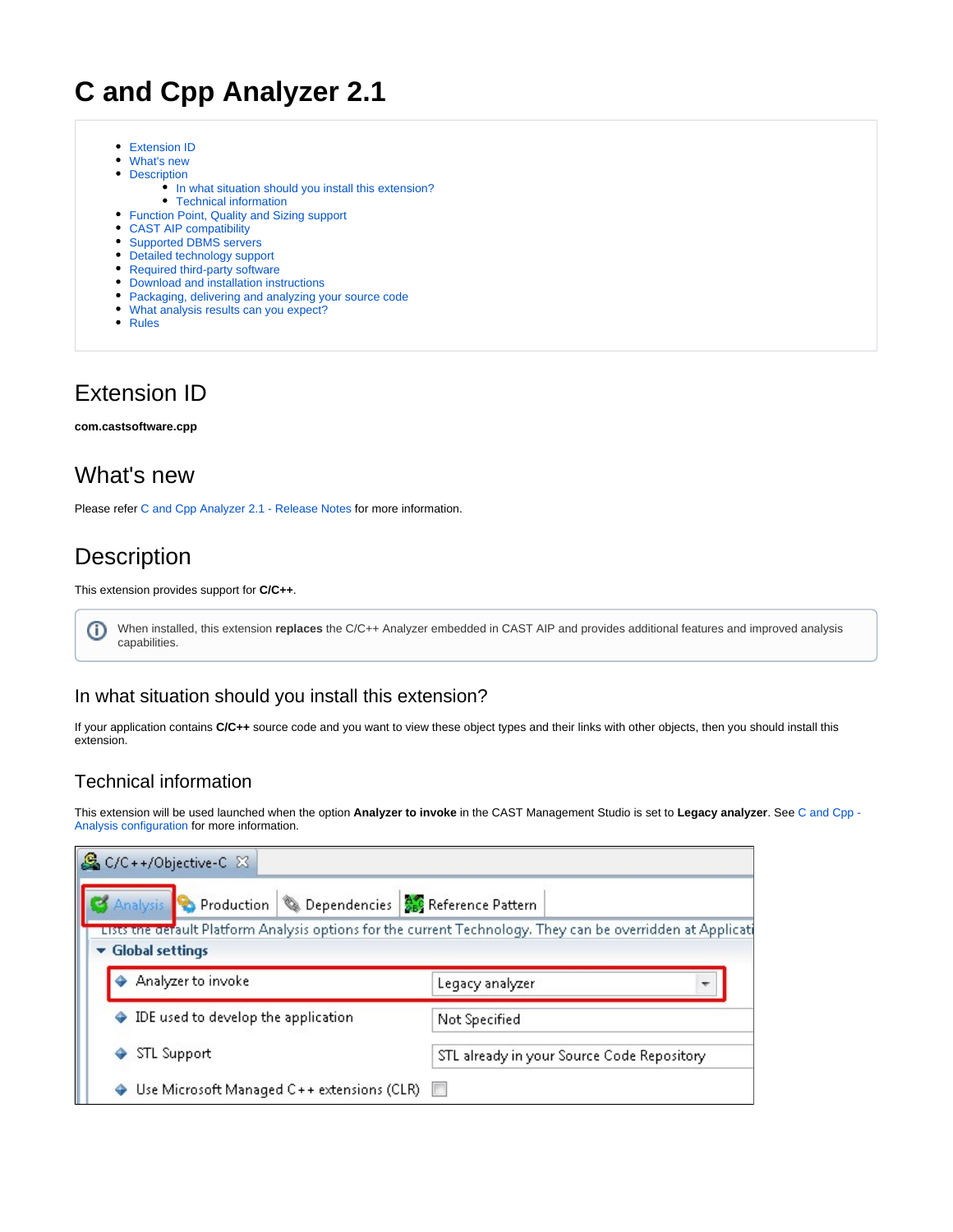# <span id="page-1-0"></span>Function Point, Quality and Sizing support

This extension provides the following support:

- **Function Points (transactions)**: a green tick indicates that OMG Function Point counting and Transaction Risk Index are supported
- **Quality and Sizing**: a green tick indicates that CAST can measure size and that a minimum set of Quality Rules exist

| <b>Function Points</b><br>(transactions) | <b>Quality and Sizing</b> | <b>Security</b> |
|------------------------------------------|---------------------------|-----------------|
|                                          | V                         | ×               |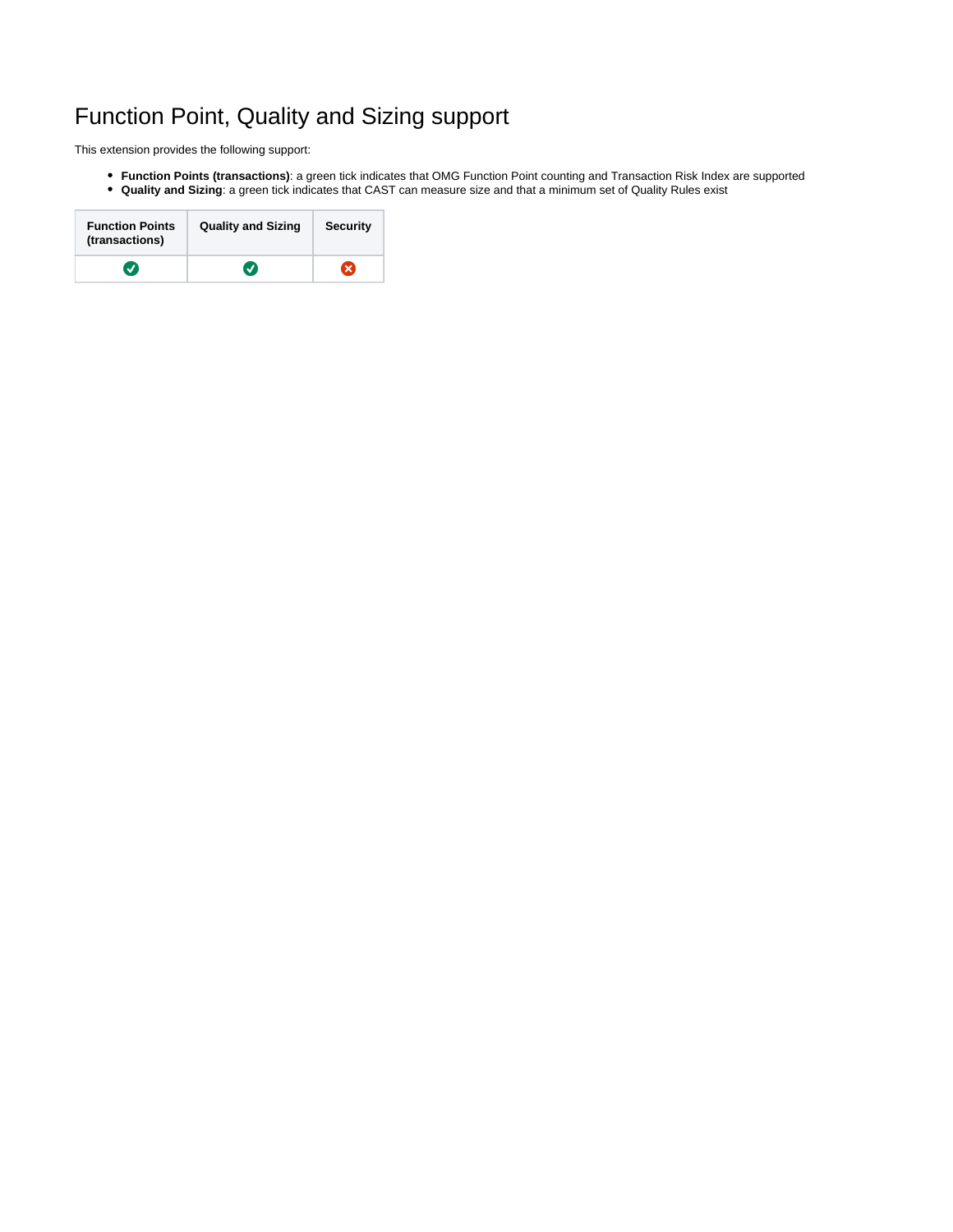## <span id="page-2-0"></span>CAST AIP compatibility

This extension is compatible with:

| <b>CAST AIP release</b> | <b>Supported</b> |  |
|-------------------------|------------------|--|
| 8.3.3 and above         | $\bm{J}$         |  |

# <span id="page-2-1"></span>Supported DBMS servers

This extension is compatible with the following DBMS servers:

| <b>CAST AIP release</b> | <b>CSS</b> | Oracle | <b>Microsoft</b> |
|-------------------------|------------|--------|------------------|
| All supported releases  |            |        |                  |

## <span id="page-2-2"></span>Detailed technology support

#### **Language support**

- **C++ language** is supported up to [C++17](https://en.wikipedia.org/wiki/C%2B%2B17)
- **C language** up to C99

#### **Language extensions supported**

- **Oracle Pro\*C** and **IBM DB2 SQC** extensions (EXEC SQL commands embedded in C code)
- some **Microsoft C++ Component Extensions**:
	- **interface**
	- **property**
	- **for each**

#### **Available project discoverers for the CAST Delivery Manager Tool**

- Visual C++ 2003
- Visual C++ 2005
- Visual C++ 2008
- Visual C++ 2010
- Visual C++ 2012
- Visual C++ 2013 > The Analysis Unit generated for this project is mapped to a Visual C++ 2012 environment profile
- Visual C++ 2015 > The Analysis Unit generated for this project is mapped to a Visual C++ 2012 environment profile
- Visual C++ 2017 > The Analysis Unit generated for this project is mapped to a Visual C++ 2012 environment profile

**Visual C++ 2013, 2015 and 2017 projects**, will be discovered as a **Visual C++ 2012** project (i.e. the Analysis Unit generated for this project is mapped to a Visual C++ 2012 environment profile). You can therefore:

- either change the analysis options in the CAST Management Studio so that:
	- "**IDE used for this Analysis Unit**" is set to "**Not Specified**"
	- "**STL Support**" is set to "**Cast emulation**"
- or have **Visual C++ 2012** installed on the analysis machine and analyse the code as a Visual C++ 2012 project.

➀

Δ

- See [C and Cpp Technical notes and limitations](https://doc.castsoftware.com/display/TECHNOS/C+and+Cpp+-+Technical+notes+and+limitations) for a list of additional tips and information
- See [C and Cpp Project discovery](https://doc.castsoftware.com/display/TECHNOS/C+and+Cpp+-+Project+discovery) for more information about how **discovery** functions.

### <span id="page-2-3"></span>Required third-party software

To successfully deliver and analyze C / C++ code, the following third-party software is required:

**Install on workstation running the DMT (for extraction) Install on workstation running CMS (for analysis)**

൘